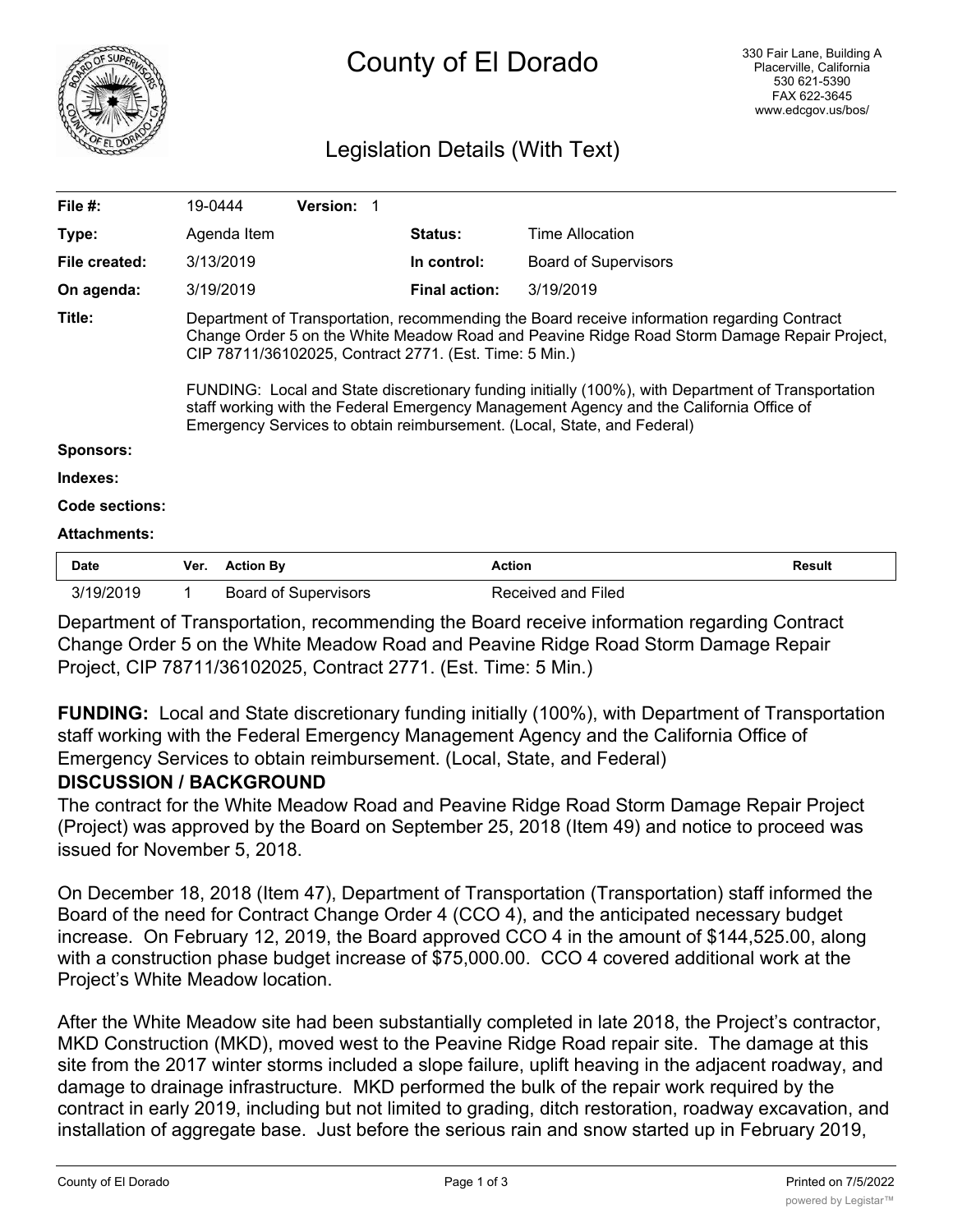MKD installed erosion control features to winterize the site and then demobilized.

On or about February 22, 2019, Transportation staff visited the site and discovered that additional slope failures and uplift heaving had occurred. After heavy rain dissipated most of the snow, Transportation walked the slope immediately uphill from the site and noticed a significant amount of new, large soil fissures. These fissures clearly indicated that the slope above the road was moving again. Due to the complexity of this unique geotechnical problem (large scale slope failure, heavy groundwater presence, cohesive soils, roadway heaving), Transportation engaged a geotechnical consultant. Transportation staff and the consultant inspected the site on March 11, 2019. The consultant will submit a report to Transportation on or around March 14, 2019. Transportation expects the report will recommend geotechnical borings. After analysis of the borings, Transportation expects that CCO work will be required that will cost in excess of \$150,000.00 (a commensurate budget increase will be required). Since the cumulative value of previous CCOs on this project have exceeded 10% of the original bid price, CCO 5 will require Board approval. In order to preclude any delay costs and to implement repairs before the damage worsens, Transportation plans to direct MKD to get back to work as soon as the design for CCO 5 is complete and the weather has cleared, even though this action will result in Transportation requesting retroactive approval of CCO 5.

Transportation discussed this issue with the Chief Administrative Office, and it was determined that even though the extent of the repairs and associated costs would not be determined by the March 19, 2019 Board meeting, Transportation would bring this informational item to the Board to make the Board aware of this issue as quickly as possible. Transportation will return to the Board in late April or May with a formal request for the Board to retroactively approve CCO 5. Transportation expects the cost to exceed \$150,000.00.

### **ALTERNATIVES**

This is an informational item only.

### **PRIOR BOARD ACTION**

See Discussion/Background section above.

### **OTHER DEPARTMENT / AGENCY INVOLVEMENT**

N/A

### **CAO RECOMMENDATION / COMMENTS**

It is recommended that the Board receive and file the information.

### **FINANCIAL IMPACT**

This is an informational item only with no financial impact at this time. However, it is Transportation's intent to come to the Board in April or May 2019 requesting retroactive approval of CCO 5. The current budget for the construction phase of the Project is \$1,166,211.25 (original construction phase budget of \$1,091,211.25 plus an additional \$75,000.00 approved by the Board on February 12, 2019).

Total Funding for this Project is included in the 2018 CIP Book approved by the Board on June 26, 2018 (Item 61) with an increase approved August 14, 2018 (Item 44).